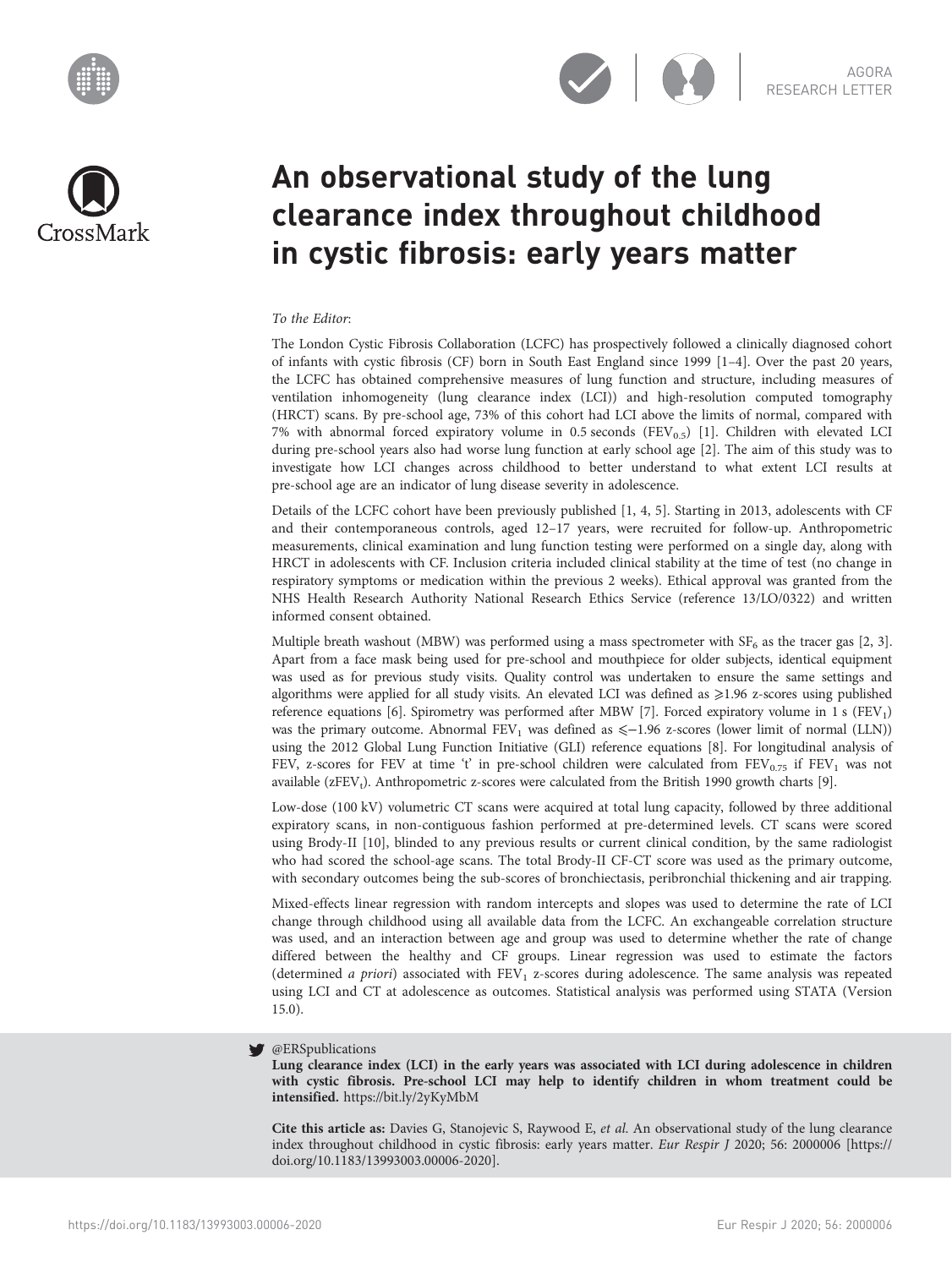43 subjects with CF tested at pre-school were followed up to adolescence; four subjects had either died or undergone lung transplantation. In those who died (one post-lung transplant, one following assessment for urgent lung transplantation and one unknown), the reported LCI values at pre-school were 11.4, 8.0 and 7.3, with corresponding  $zFEV_t$ : -3.5, 0.1 and -1.0. In the surviving lung transplant subject, pre-school LCI was 11.92 and  $zFEV_1 -1.1$ .

Anthropometrically, the CF group included in these analyses was similar to contemporaneous controls during pre-school years, whereas by adolescence, the controls were significantly taller and heavier, although there was no significant difference in zBMI. 37% (13/35, 8 unknown) CF subjects were positive for Pseudomonas aeruginosa within 12 months prior to their pre-school test, and similarly, 41% at adolescent follow-up (17/41, 2 unknown). Subjects with CF had significantly lower  $zFEV<sub>1</sub>$  compared with the healthy group at adolescent follow-up (mean difference −1.25 (95% CI −1.86; −0.65), but only 30% had a zFEV<sub>1</sub> value below the LLN. LCI was more than 3 units higher in the CF group compared with the healthy adolescents (mean difference 3.22, 95% CI 2.29; 4.16). The median total Brody-II CF-CT score was 19 (interquartile range 10–46); range 0–102 (maximum possible score of 243).

LCI increased (deteriorated) with age in the CF group by 0.18 units per year (95% CI 0.14; 0.21; intra-class correlation 0.67). While there was a small, statistically significant, increase in LCI in the control group with age, this was significantly faster in CF (figure 1). The majority (88%) of the CF subjects had abnormal LCI at adolescence; using published upper limits of normal [[6](#page-3-0)], pre-school LCI had a sensitivity of 77% (95% CI 58.9; 90.4) and a specificity of 66% (95% CI 9.43; 99.2), positive predictive value 96% (95% CI 79.6; 99.9) and negative predictive value 22.2% (95% CI 2.81; 60.0) (area under the curve 0.72 (95% CI 0.39; 1.0)) to predict abnormal LCI at adolescence. FEV<sub>t</sub> at pre-school had a similar sensitivity (80% (95% CI 44.4; 97.5) but a much lower specificity for abnormal LCI at adolescence (27%; 95% CI 11.6; 47.8).

There were no statistically significant associations between demographic characteristics (sex, genotype, age at diagnosis, age at pre-school visit) and adolescent outcomes (zFEV<sub>1</sub>, LCI and CT score), nor was there a statistically significant association with the acquisition of P. aeruginosa prior to their pre-school visit. Pre-school LCI was positively associated with adolescent LCI (slope 0.97 (95% CI 0.50; 1.44), n=34) and adolescent CT (6.22 (1.5; 10.9), n=33), but not adolescent zFEV<sub>1</sub> (-0.27 (-0.54; 0.001), n=43). In comparison, pre-school  $FEV_1$  was associated with adolescent  $zFEV_1$  (0.39 (0.02; 0.76), n=38) but not adolescent LCI (−0.73 (−1.54; 0.08), n=35) or CT (−0.89 (−8.7; 6.9), n=34). Similar results were observed for the association between pre-school LCI and adolescent bronchiectasis, bronchial wall thickness and air trapping sub-scores of the Brody-II CF-CT.

Our findings confirm that LCI at pre-school age correlates with LCI at adolescence in clinically diagnosed children with CF. Higher LCI values during pre-school are associated with worse lung function and structure during adolescence. Together with the finding that LCI is more sensitive than spirometry during pre-school years, these longitudinal data confirm that LCI is a useful tool to identify young children who may benefit from intensified clinical intervention.



FIGURE 1 Change in lung clearance index (LCI) with age in healthy subjects (HC) and those with cystic fibrosis (CF) throughout childhood. a) Rate of change in LCI with age in health (slope 0.04 (95% CI 0.002; 0.08) and CF (slope 0.18 (95% CI 0.14; 0.21). The rate of change in CF was significantly different from the healthy group (interaction coefficient -0.05 (95% CI -0.09; -0.002). Results represent mean LCI with 95% confidence intervals for the CF group (dashed line, pale shaded area) and contemporaneous controls (solid line, darker shaded area), respectively. b) Individual changes in LCI in health (solid line) and CF (dashed line).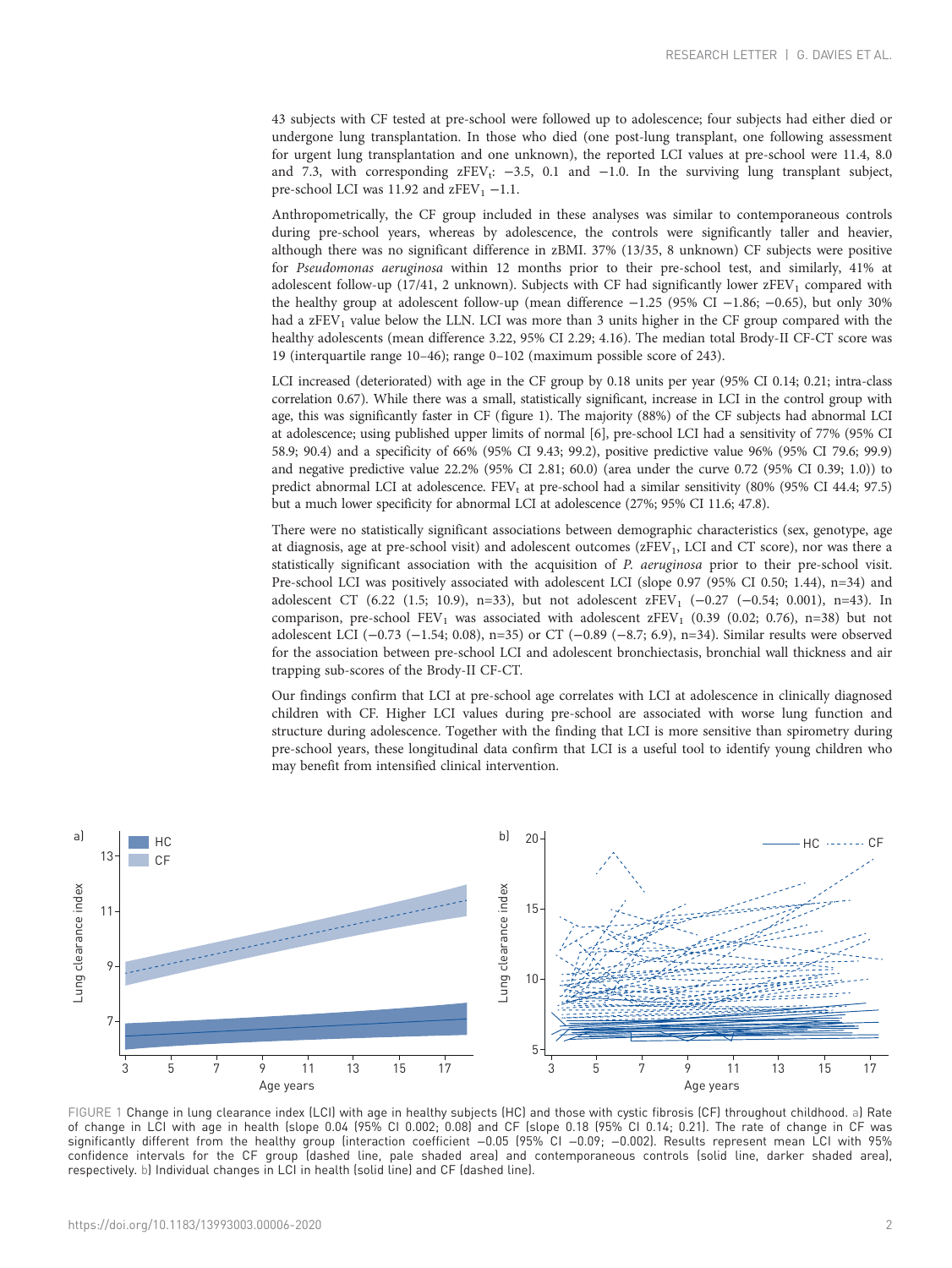In this observational cohort, an elevated LCI during pre-school years was an indicator of worse lung disease throughout childhood and adolescence. This is highly relevant to current populations of children with CF, even though most will now have been diagnosed by newborn screening (NBS). Although more recent, newborn screened, cohorts have milder phenotypes, there remain individuals with elevated LCI at pre-school age [[11](#page-3-0)], and our data suggest this is of prognostic significance. More recent pre-school studies in NBS subjects have also identified this period as a critical window for monitoring early lung disease in children with CF; the LCI can detect significant lung function deterioration, and was associated with acute worsening during pulmonary exacerbations [\[12\]](#page-3-0). In addition, the SHIP (Saline Hypertonic in Preschoolers) study suggests that LCI is responsive to treatment in this age group [[13](#page-3-0)]. Thus, using LCI to identify the deterioration of lung function in early childhood may lead to early intervention to alter the course of lung disease, and long-term outcomes.

This is the first study to report that pre-school LCI is associated with chest CT structural abnormalities in adolescence. This is consistent with a cross-sectional study which reported significant associations between school-age (range 7–16 years; mean 9.8 years) LCI and extent of total disease, bronchiectasis and air trapping on chest CT in an Australian NBS cohort [[14\]](#page-3-0).

A major strength of this study is the prospective follow-up when patients were clinically stable, with measurements performed at a single centre, and the inclusion of a contemporaneous healthy control group measured using the same equipment and protocol. Despite the small number of subjects overall, this is a unique cohort with comprehensive physiology outcomes. In this study, the same radiologist used the Brody-II CF-CT to score scans at school age and adolescence, to facilitate comparison of results. While newer CF scoring systems are now available [\[15\]](#page-3-0), we felt it inappropriate to change pre-specified analysis plans. The long interval between study visits meant that only limited clinical data were captured at the study visits, with potential for missing data. Furthermore, since clinicians were not blinded to lung function results, they may have changed management. The unexpected rise in LCI in healthy adolescents could either indicate natural increases in LCI in health [\[16\]](#page-3-0) or a potential bias which may have increased the number of adolescents identified with abnormal LCI, but neither would have influenced conclusions regarding the relative changes in LCI over time.

LCI measured during the pre-school years correlates with LCI at adolescence and is associated with chest CT abnormalities at adolescence. Elevated pre-school LCI is an ominous warning of impaired adolescent lung function in clinically diagnosed children with CF, and further emphasises a window of opportunity to intervene at an early age to improve outcomes.

Gwyneth Davies (b<sup>1,2,9</sup>, Sanja Stanojevic<sup>3,9</sup>, Emma Raywood (b<sup>1</sup>, Julie A. Duncan<sup>1</sup>, Janet Stocks<sup>1</sup>, Sooky Lum<sup>1</sup>, Andrew Bush<sup>4</sup>, Laura Viviani<sup>1</sup>, Angie Wade<sup>5</sup>, Alistair Calder<sup>6</sup>, Catherine M. Owens<sup>6</sup>, Christophe Collaboration

<sup>1</sup>Infection, Immunity and Inflammation Research and Teaching Dept, UCL Great Ormond Street Institute of Child Health (UCL GOS ICH), London, UK. <sup>2</sup>Dept of Respiratory Medicine, Great Ormond Street Hospital for Children NHS Foundation Trust, London, UK. <sup>3</sup>Translational Medicine, SickKids Research Institute, Toronto, ON, Canada. <sup>4</sup>Dept of Paediatric Respiratory Medicine, Imperial College and Royal Brompton and Harefield Hospital NHS Foundation Trust, London, UK. <sup>5</sup>Clinical Epidemiology, Nutrition and Biostatistics Section, UCL GOS ICH, London, UK. <sup>6</sup>Dept of Radiology, Great Ormond Street Hospital for Children NHS Foundation Trust, London, UK. <sup>7</sup>Dept of Paediatric Respiratory Medicine, Kings College Hospital, London, UK. <sup>8</sup>Dept of Paediatric Respiratory Medicine, Royal London<br>Hospital, London, UK. <sup>9</sup>Joint first authors.

Correspondence: Gwyneth Davies, Infection, Immunity and Inflammation Research and Teaching Dept, UCL Great Ormond Street Institute of Child Health, 30 Guilford Street, London WC1N 1EH, UK. E-mail: [gwyneth.davies@ucl.ac.uk](mailto:gwyneth.davies@ucl.ac.uk).

Received: 2 Aug 2019 | Accepted after revision: 23 April 2020

Acknowledgements: We thank the adolescents and parents who participated, and gratefully acknowledge members of the London CF Collaboration who contributed to this study: Paul Aurora, Ian Balfour-Lynn, Andrew Bush, Alistair Calder, Siobhán Carr, Richard Chavasse, Gwyneth Davies, Julie Duncan, Ah-Fong Hoo, Sooky Lum, Wanda Kozlowska, Cara Oliver, Catherine Owens, Caroline Pao, Ammani Prasad, John Price, Sarath Ranganathan, Emma Raywood, Gary Ruiz, Anu Shankar, Sanja Stanojevic, Janet Stocks, Ranjan Suri, Angie Wade, Colin Wallis, Hilary Wyatt and Per Gustafsson for advice and support on MBW measurements. We would also like to thank Bobby Ruge, Lance Dennard, Jacqui Cowlard, Catherine Lambert, Kimi Worsdell and Caroline Benwell for help with clinical data collection.

Author contributions: P. Aurora, A. Bush, A. Wade, C.M. Owens and J. Stocks were responsible for the conception and design of study. Children with CF were recruited by the paediatric respiratory consultants participating in the LCFC, including: P. Aurora, A. Bush, S.B. Carr and C. Pao. Lung function measurements at adolescence were performed by J.A. Duncan and E. Raywood. Collation of data between pre-school, school age and adolescent follow-up was performed by S. Lum, J.A. Duncan, E. Raywood and G. Davies. A. Calder provided technical advice on imaging and undertook CT scoring. S. Stanojevic led on statistical analysis with analyses also performed by G. Davies and A. Wade. G. Davies and S. Stanojevic drafted the manuscript; all remaining authors revised and approved the manuscript for intellectual content before submission.